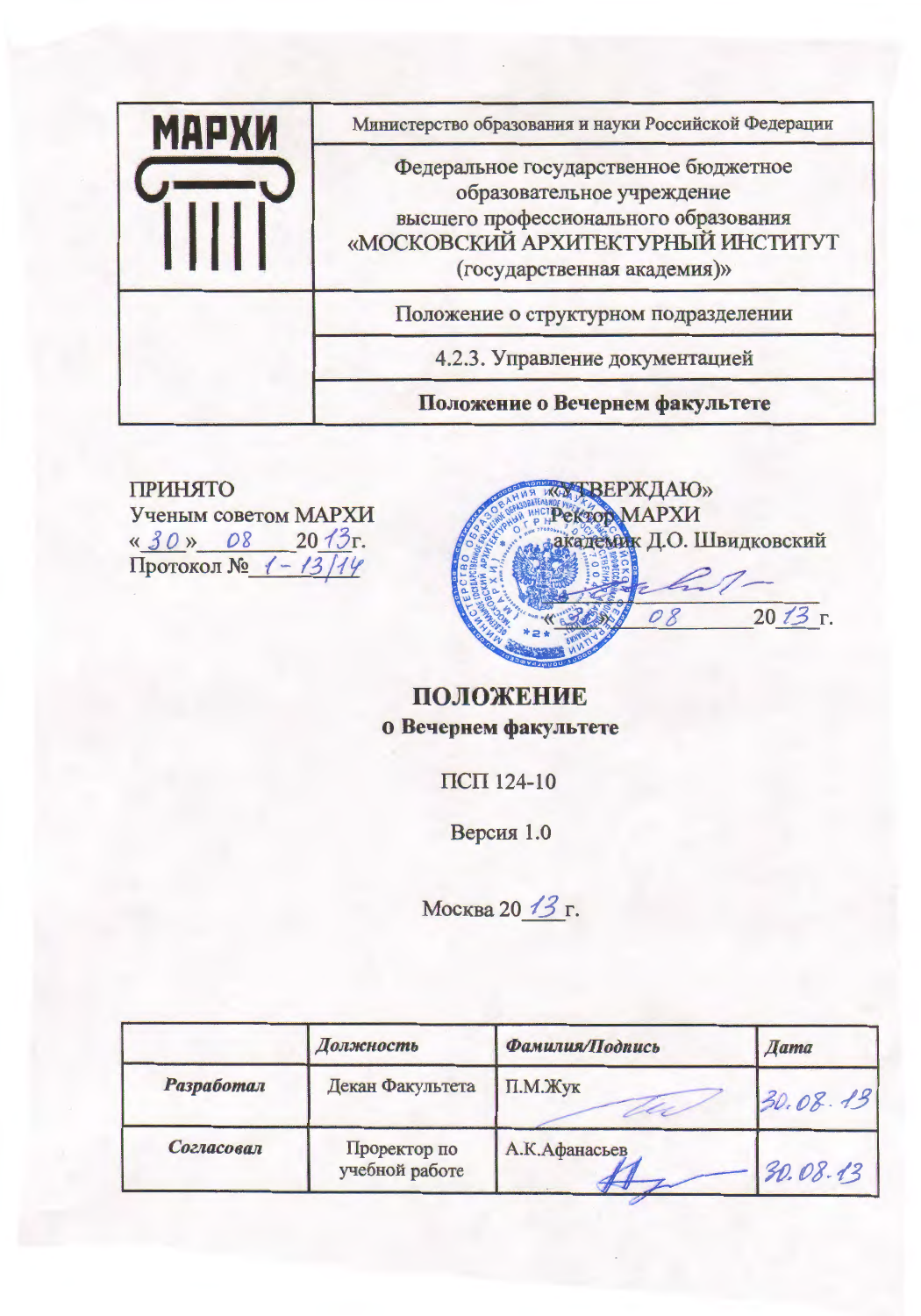Министерство образования и науки Российской Федерации федеральное государственное образовательное учреждение высшего профессионального образования МОСКОВСКИЙ АРХИТЕКТУРНЫЙ ИНСТИТУТ (государственная академия)

> ПРИНЯТО Решением Ученого совета МАРХИ Протокол № 9-07/08 от 25.04.2008 г. Изменения внесены Решениями Ученого совета от 24.11.2010 г., протокол № 03-10/11 и от 30.08.2013 г., протокол № 01-13/14

# ПОЛОЖЕНИЕ о Вечернем факультете

ПСП 052-10 Версия 1.0

Москва, 2013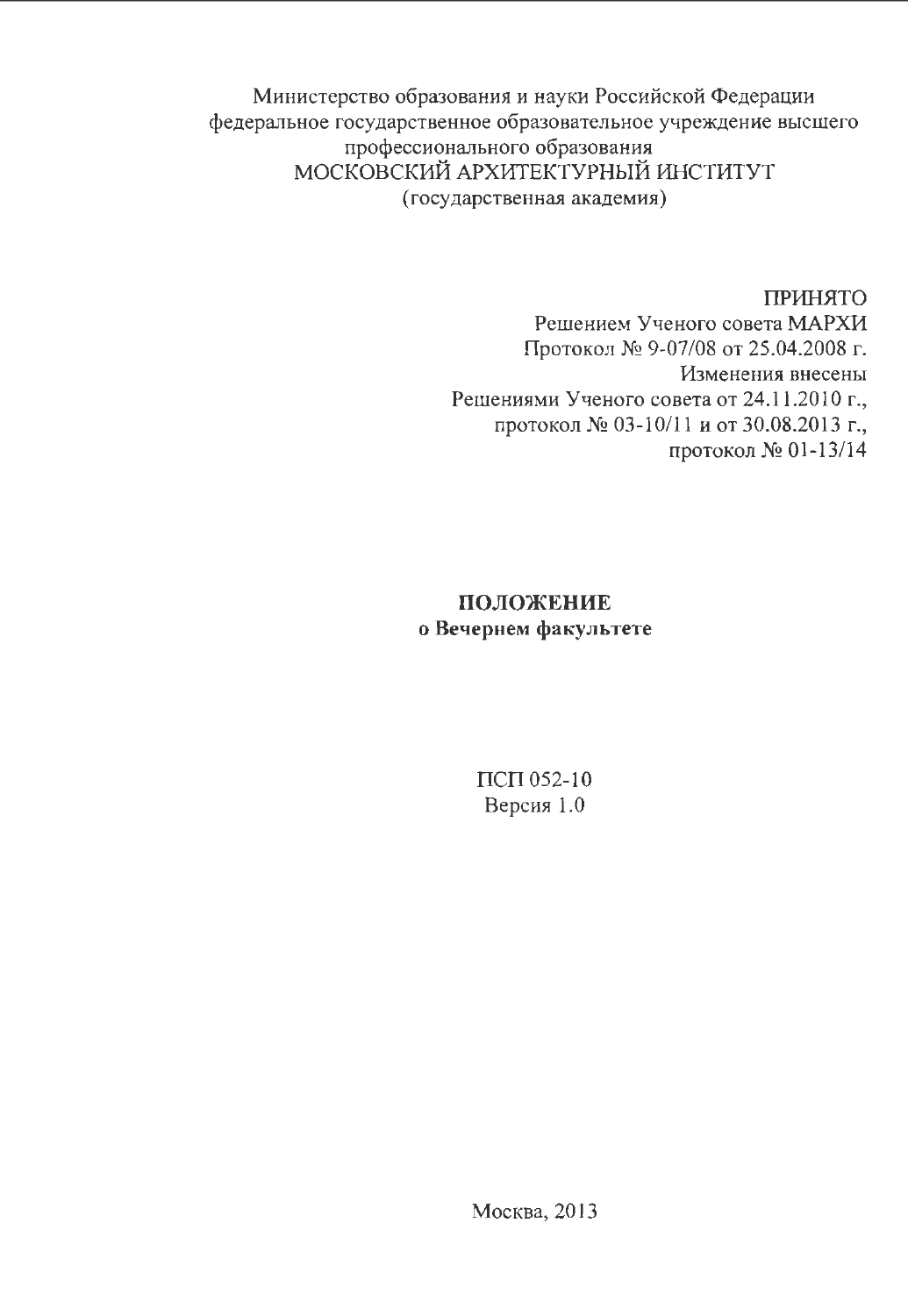#### 1 Общие положения

#### 1.1 Правовой статус Факультета

Факультет является структурным подразделением академии, осуществляющим учебную, методическую, учебно-воспитательную внеучебную работу со студентами МАРХИ по очно-заочной (вечерней) форме обучения.

Факультет находится в административном подчинении Ректору **МАРХИ.** 

В части организации учебной и учебно-методической работы факультет находится в подчинении проректора по учебной работе.

Факультет может осуществлять подготовку и выпуск бакалавров и специалистов основным образовательным программам  $\Pi$ <sup>O</sup> высшего профессионального образования, указанным в лицензии МАРХИ о праве ведения образовательной деятельности.

Образовательный процесс Факультете обеспечивается на профессорско-преподавательским составом, входящим в состав кафедр МАРХИ в порядке и на условиях, определенных настоящим Положением.

Факультет в структуре академии имеет право выступать как единое учебное подразделение с закрепленными источниками финансирования и экономического стимулирования работ профессорско-преподавательского, учебно-вспомогательного, инженерно-технического и административнохозяйственного персонала.

Факультет имеет право на материально-техническое обеспечение своей деятельности и деятельности кафедр, обеспечивающих учебный процесс на Факультете, за счет внебюджетных средств.

Профессорско-преподавательский состав, обеспечивающий учебный процесс на Факультете, имеет право определять содержание учебных курсов в соответствии с Государственными образовательными стандартами высшего профессионального образования, выбирать методы и средства обучения,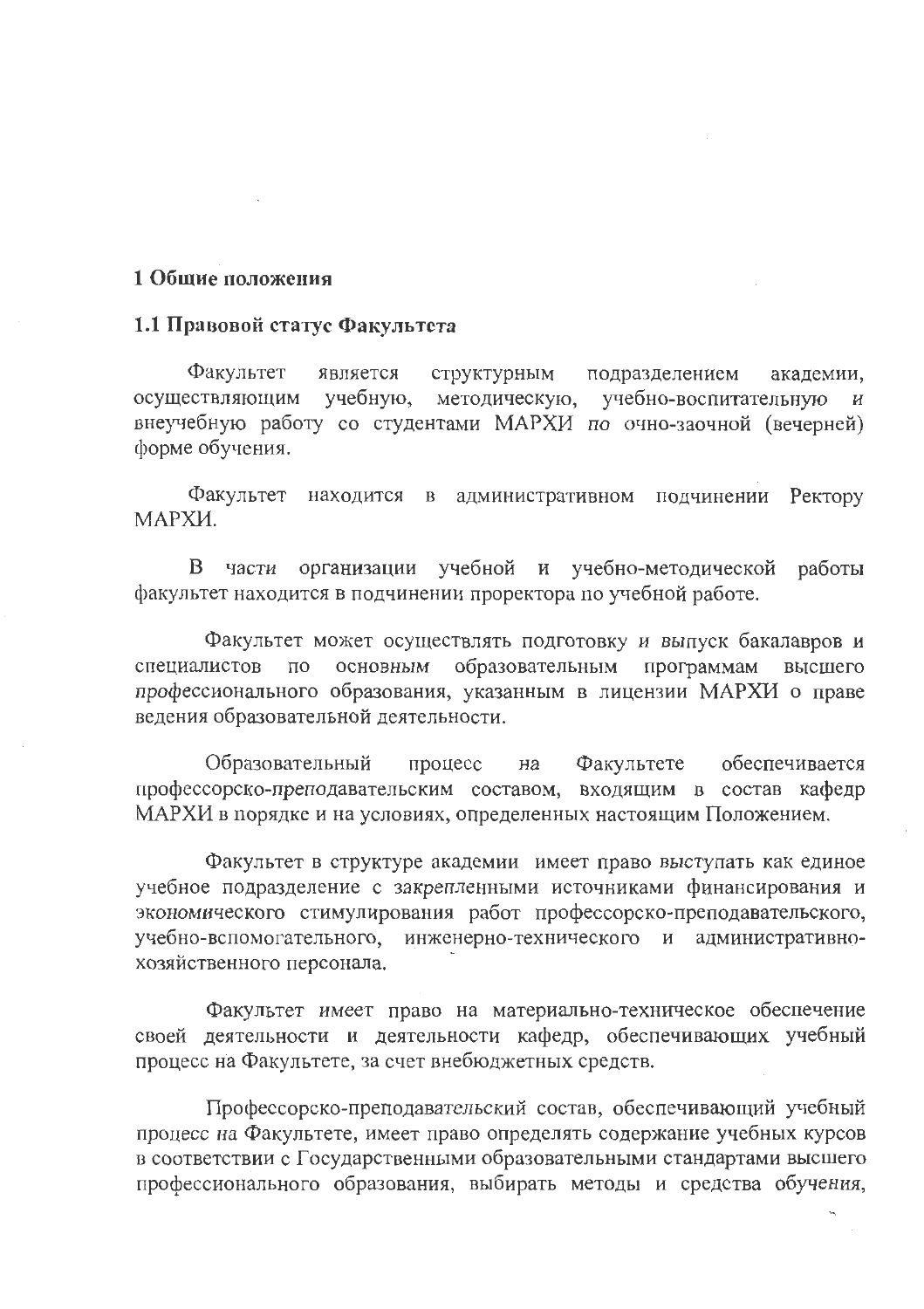наиболее полно отвечающие их индивидуальным особенностям И обеспечивающие высокое качество учебного процесса.

Студенты Факультета принимаются в МАРХИ в общем порядке (по конкурсу и на сокращенный срок обучения без экзаменов) на обучение с возмещением затрат на образовательные услуги.

# 1.2 Правовые акты и нормативные документы, которыми Факультет руководствуется в своей деятельности

Факультет руководствуется в своей деятельности Конституцией Российской Федерации, действующим Федеральным законом от 29 декабря 2012 г. №273-ФЗ «Об образовании в Российской Федерации» (в ред. Федеральных законов от 07.05.2013 г. №99-ФЗ, от 23.07.2013 г. №203-ФЗ), приказами Министерства образования и науки РФ, приказами и распоряжениями Федеральной службы по надзору в сфере образования и науки, иными нормативными и правовыми актами, Уставом МАРХИ, решениями Ученого Совета МАРХИ и методического совета Факультета, Положением, приказами ректора МАРХИ, распоряжениями данным проректоров МАРХИ и иными локальными актами академии.

#### 2. Основные задачи Факультета

Основными задачами Факультета являются: учебная, методическая, учебно-воспитательная и внеучебная работа со студентами МАРХИ очнозаочной формы обучения.

#### 3. Функции Факультета

#### 3.1 Учебно-методическая работа

- Проведение всех видов учебных занятий по профилю Факультета в соответствии с учебными планами, рабочими учебными программами и графиком учебного процесса на высоком научном, методическом и организационном уровне по основным образовательным программам по очно-заочной форме обучения.

- Руководство учебными, производственными и преддипломными практиками, самостоятельной работой студентов в учебное и внеучебное время;

- Проведение текущего контроля всех видов учебных мероприятий, предусмотренных учебными планами Факультета, программами дисциплин и промежуточной аттестации;

- Организация, подготовка и участие в проведении итоговой государственной аттестации выпускников;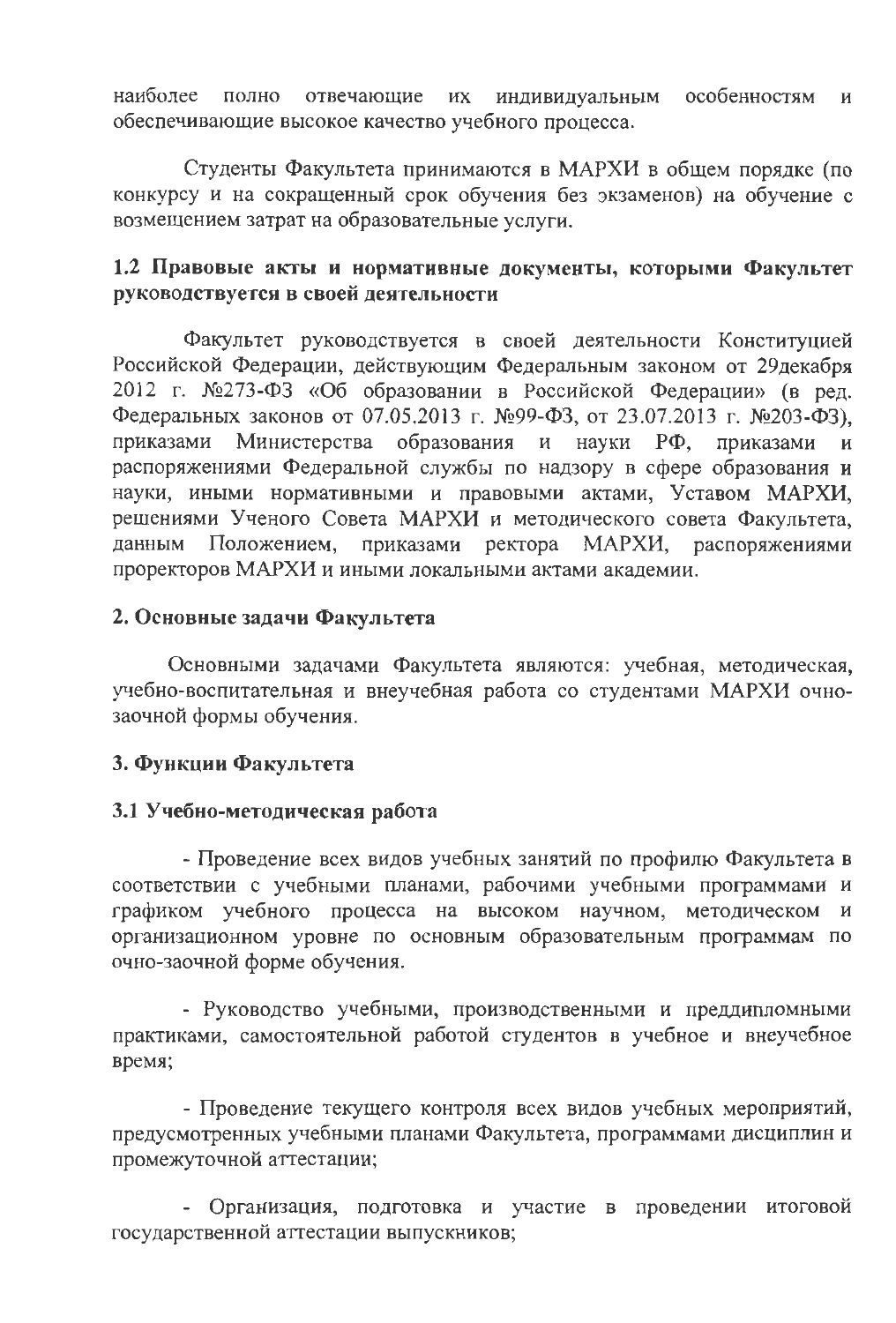- Подготовка и изменение учебных планов по направлениям (специальностям) в части распределения объёма учебных дисциплин, в соответствии с Государственными образовательными стандартами;

- Разработка учебных планов по всем видам учебных мероприятий, Государственными осуществляемых факультетом соответствии  $\mathbf{B}$  $\mathbf{c}$ образовательными стандартами;

- Организация подготовки учебных и методических пособий, учебнометодических комплексов дисциплин кафедрами по общим и специальным курсам, а также рецензирование учебников, учебных пособий по поручению ректората МАРХИ:

- Рассмотрение индивидуальных планов учебной и методической работы преподавателей, обеспечивающих учебный процесс на Факультете;

- Организация обобщения и распространение опыта работы лучших преподавателей;

- Разработка и осуществление мероприятий по внедрению в учебный процесс новых технологий обучения и использованию их при проведении учебных занятий;

- Участие в деятельности МАРХИ по оказанию дополнительных образовательных услуг, в том числе, осуществляемых на платной основе, проведении других мероприятий, способствующих совершенствованию учебного процесса;

соответствующими учебно-методическими Взаимодействие с объединениями по специальностям.

#### 3.2 Основная учебно-воспитательная и внеучебная деятельность

- Участие Факультета в профориентационной работе с учащимися средних и средних специальных учебных заведений, а так же со специалистами, имеющими среднее и высшее профессиональное образование отличное от профиля МАРХИ, в организации набора и приема студентов по специальностям Факультета;

Солействие академической мобильности студентов И преподавателей Факультета;

- Оказание помощи студентам в организации проведении  $\mathbf{H}$ самостоятельной работы и внеучебных мероприятий;

Оказание консультативной и учебно-методической помощи преподавателям других вузов в рамках договоров гражданско-правового характера;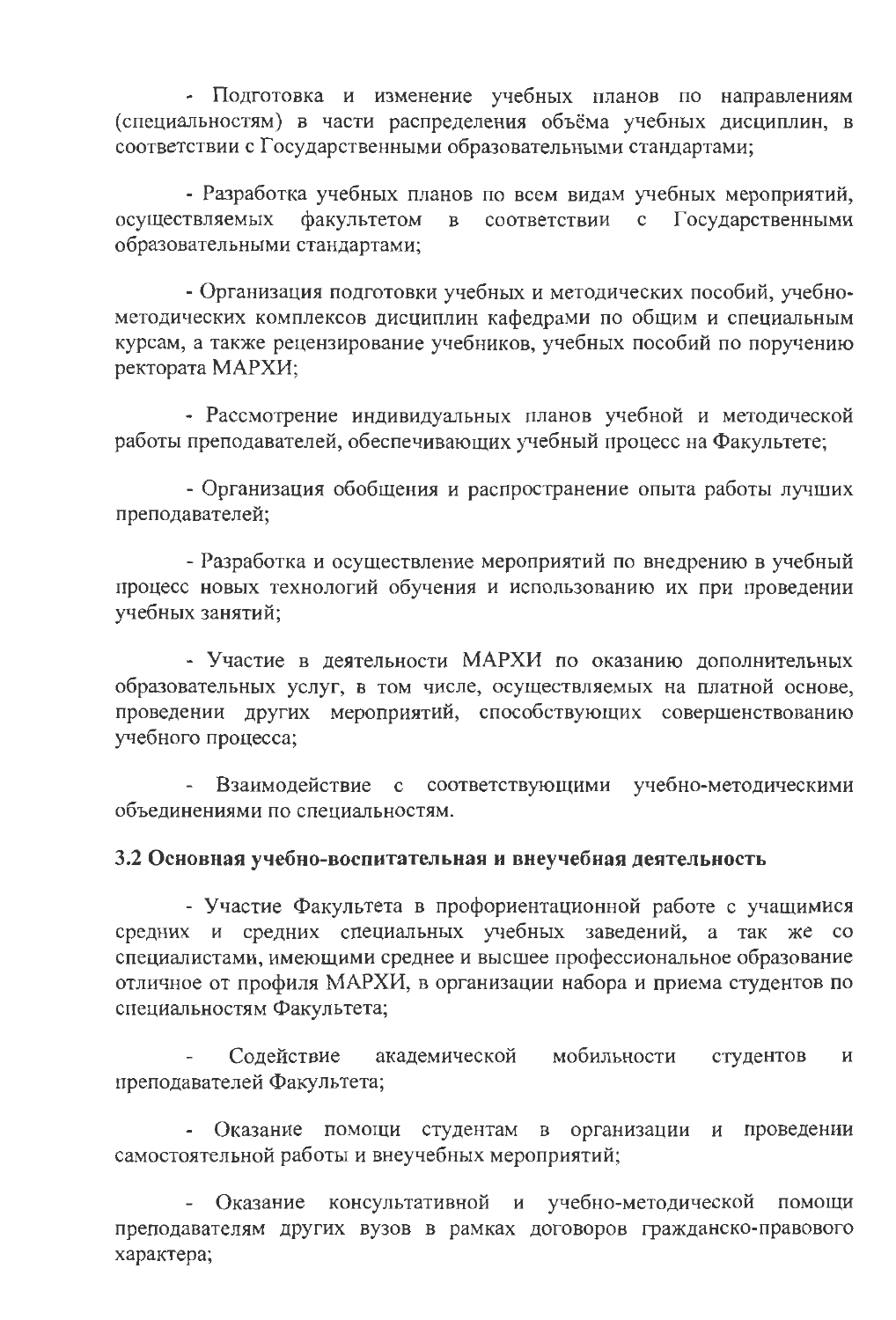- Организация связей с выпускниками МАРХИ, прошедшими итоговую государственную аттестацию по факультету.

# 3.3 Деятельность по повышению качества образования

Постоянное совершенствование учебного процесса и качества образования путем:

- интеграции образовательного процесса с наукой и производством;

- реализации учебного плана посредством составления рабочих программ модулей обучения;

- улучшения учебно-методического и материально-технического обеспечения образовательного процесса;

- совершенствования учебно-воспитательной работы со студентами;

- участия в реализации системы менеджмента качества учебного процесса на факультете.

#### 3.4 Документы, регламентирующие выполняемые факультетом функции

Факультет ведет делопроизводство в соответствии с утвержденным ректором академии стандартом, на факультете ведется и хранится следующая документация:

- Смета доходов и расходов Факультета от платной образовательной и иной приносящей доход деятельности (пять лет);
- Личные дела студентов (5 лет после выпуска, включая договоры на обучение);
- Приказы, распоряжения ректора, проректоров вуза (копии);
- Протоколы заседания Методического совета Факультета за учебный год (постоянно);
- План работы Факультета на учебный год (постоянно);
- Рабочие учебные планы на учебный год и графики учебного процесса  $(1 \text{ год})$ ;
- Годовые отчеты о работе Факультета (постоянно);
- Сведения о педагогической нагрузке преподавателей Факультета на учебный год (5 лет);
- Квалификационные (дипломные) проекты студентов, отзывы на них (5 лет), дипломные работы, отмеченные на конкурсах (постоянно, в электронном виде);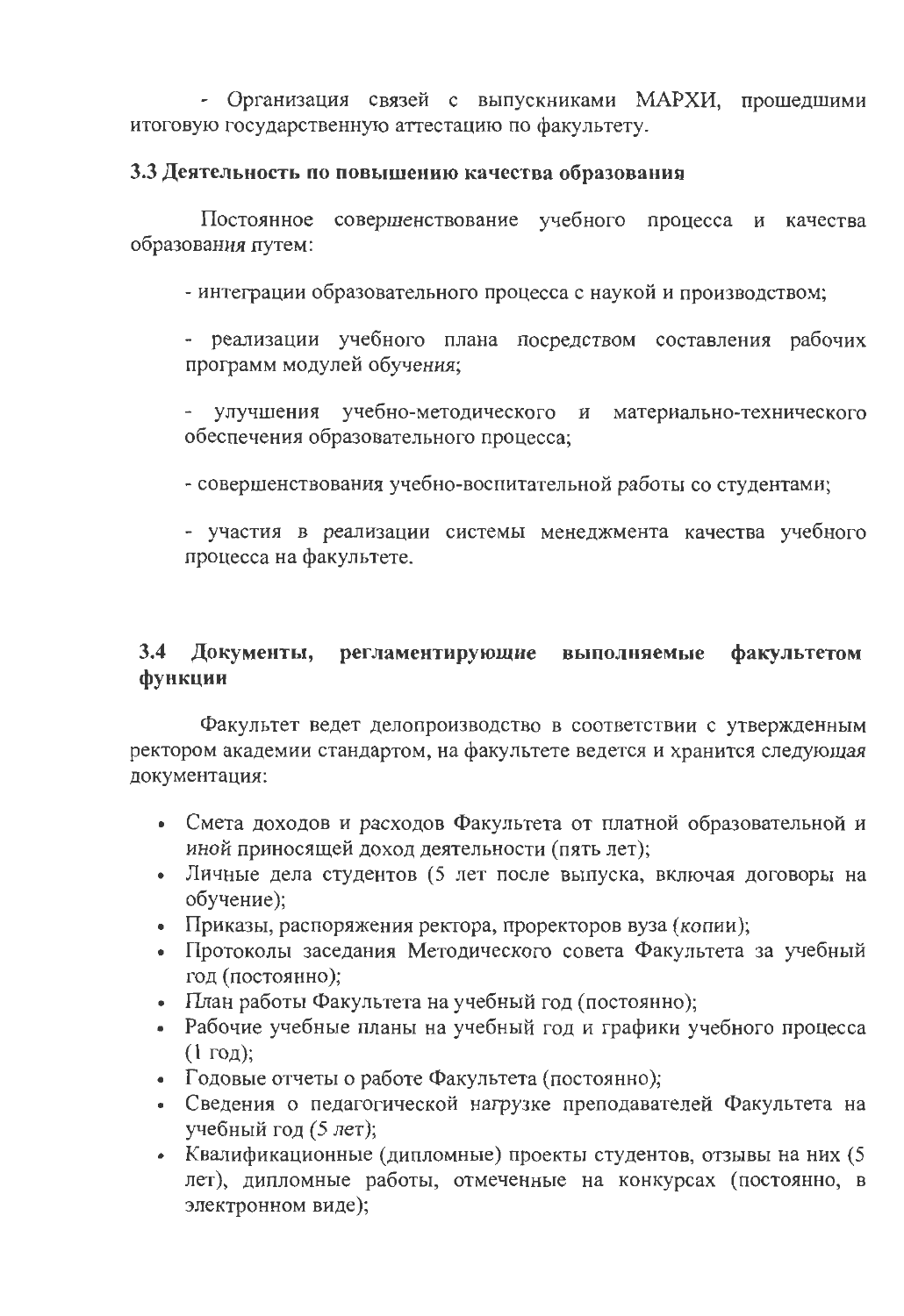- Методический фонд курсовых проектов студентов в электронном виде  $\bullet$  $(2 \text{ года});$
- Программы читаемых преподавателями Факультета дисциплин (1 год);
- Государственный образовательный стандарт ВПО по направлениям (специальностям) подготовки (на время действия ГОС);
- Журнал по технике безопасности (постоянно);
- Должностные инструкции сотрудников Факультета (постоянно);
- Календарные планы читаемых дисциплин.

Вся исходящая документация Факультета подписывается деканом факультета.

#### $\overline{4}$ **Организационная** структура, кадровый управление состав  $\mathbf{H}$ Факультетом

# 4.1 Организационная структура

4.1.1 Организационная структура и штатное расписание Факультета утверждаются ректором МАРХИ.

4.1.2 В штатном расписании Факультета в обязательном порядке предусматривается в качестве основного органа управления факультетом Деканат Вечернего факультета.

4.1.2.1 В структуре и штатном расписании Деканата Вечернего обязательном предусматриваются следующие порядке **факультета**  $\mathbf{B}$ должности: декан факультета, специалисты по учебно-методической работе, лаборанты.

4.1.2.2 Деканат Вечернего факультета имеет в своем составе методический кабинет, обеспечивающий учебный и научный процесс и осуществляющий функции по организации элементов дистанционного обучения.

4.1.2.3 Руководство методическим кабинетом Деканата Вечернего кабинетом, осуществляется заведующим методическим факультета должность которого включается в штатное расписание Деканата Вечернего факультета.

4.1.3 Вечерний факультет может иметь в своем составе учебные, научные лаборатории, учебные центры, методические кабинеты и другие подразделения, обеспечивающие учебный и научный процесс. Решение об организации таких подразделений принимается ректором МАРХИ с последующим утверждением положений о таких подразделениях на Учёном совете МАРХИ.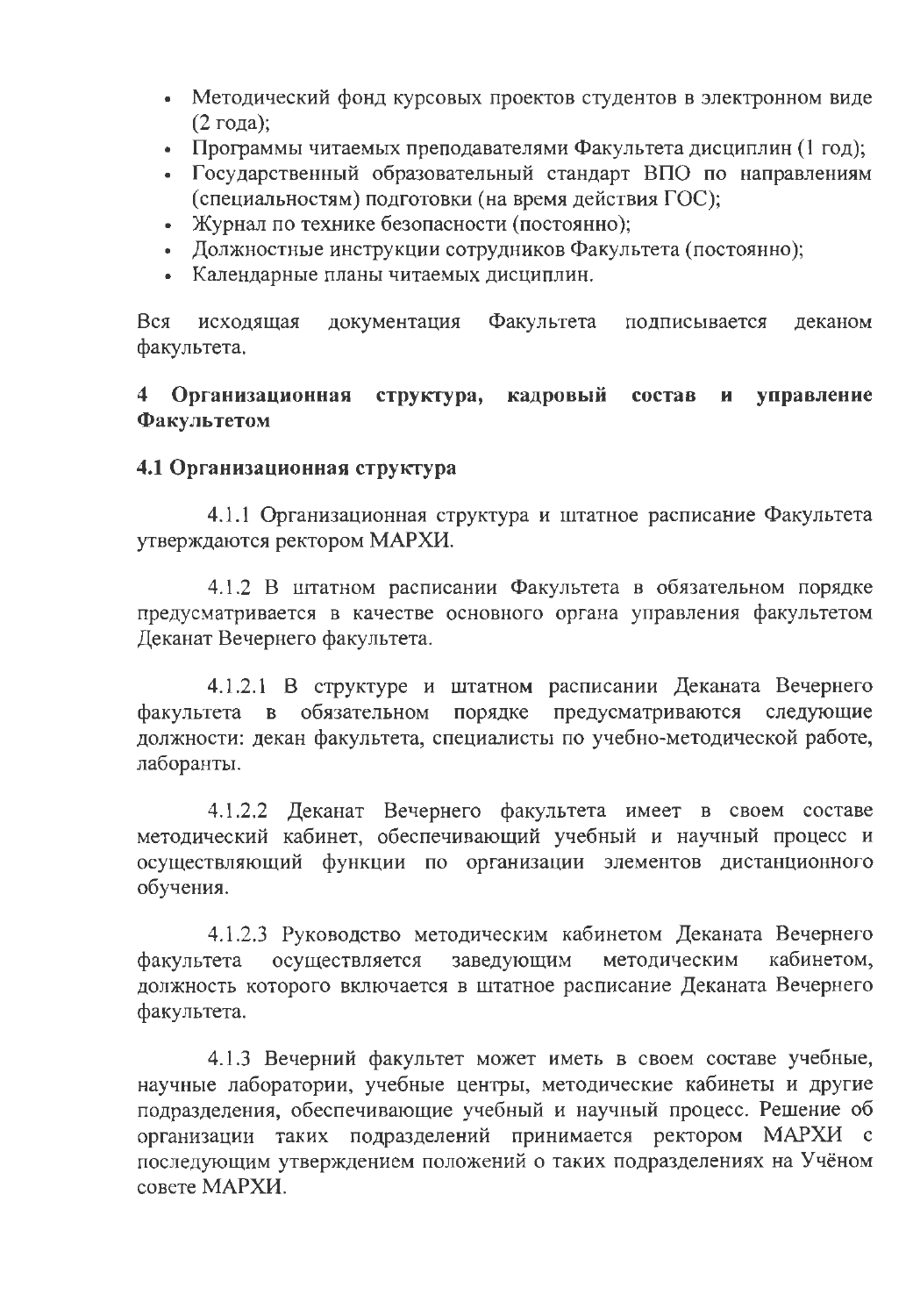4.1.4 Выделенные Вечернему факультету служебные, учебные, лабораторные и другие помещения закрепляются приказом ректора МАРХИ.

#### 4.2 Статус и функции деканата Вечернего факультета

4.2.1 Деканат Вечернего факультета является отдельным структурным подразделением МАРХИ, координирующим образовательную и финансовохозяйственную деятельность Вечернего факультета.

4.2.2 В состав функций деканата Вечернего факультета входят

- реализация системы менеджмента качества учебного процесса на факультете;

- организация технической подготовки, учета и всех видов отчетности на Вечернем факультете;

- формирование учебных планов по направлениям (специальностям) подготовки студентов (бакалавров, специалистов) в соответствии с Государственными образовательными стандартами;

- распределение учебной нагрузки между кафедрами;

- координация кафедр и иных подразделений вуза по вопросам методического обеспечения учебного процесса и совершенствования учебнометодических комплексов дисциплин;

- оперативное регулирование выполнения учебного процесса;

- подготовка документации, касающейся учебного процесса, по письменным запросам и обращениям обучающихся;

- организация совместно с бухгалтерией МАРХИ процесса оплаты образовательных услуг студентами Вечернего факультета.

#### 4.3 Кадровый состав

4.3.1 Должность декана факультета замещается лицом, отвечающим квалификационным требованиям, определённым в настоящем положении.

4.3.2 Специалист по учебно-методической работе деканата Вечернего факультета принимается на работу приказом ректора МАРХИ, заключением трудового договора по представлению декана Вечернего факультета из числа лиц, имеющих высшее образование и навыки работы на персональных компьютерах.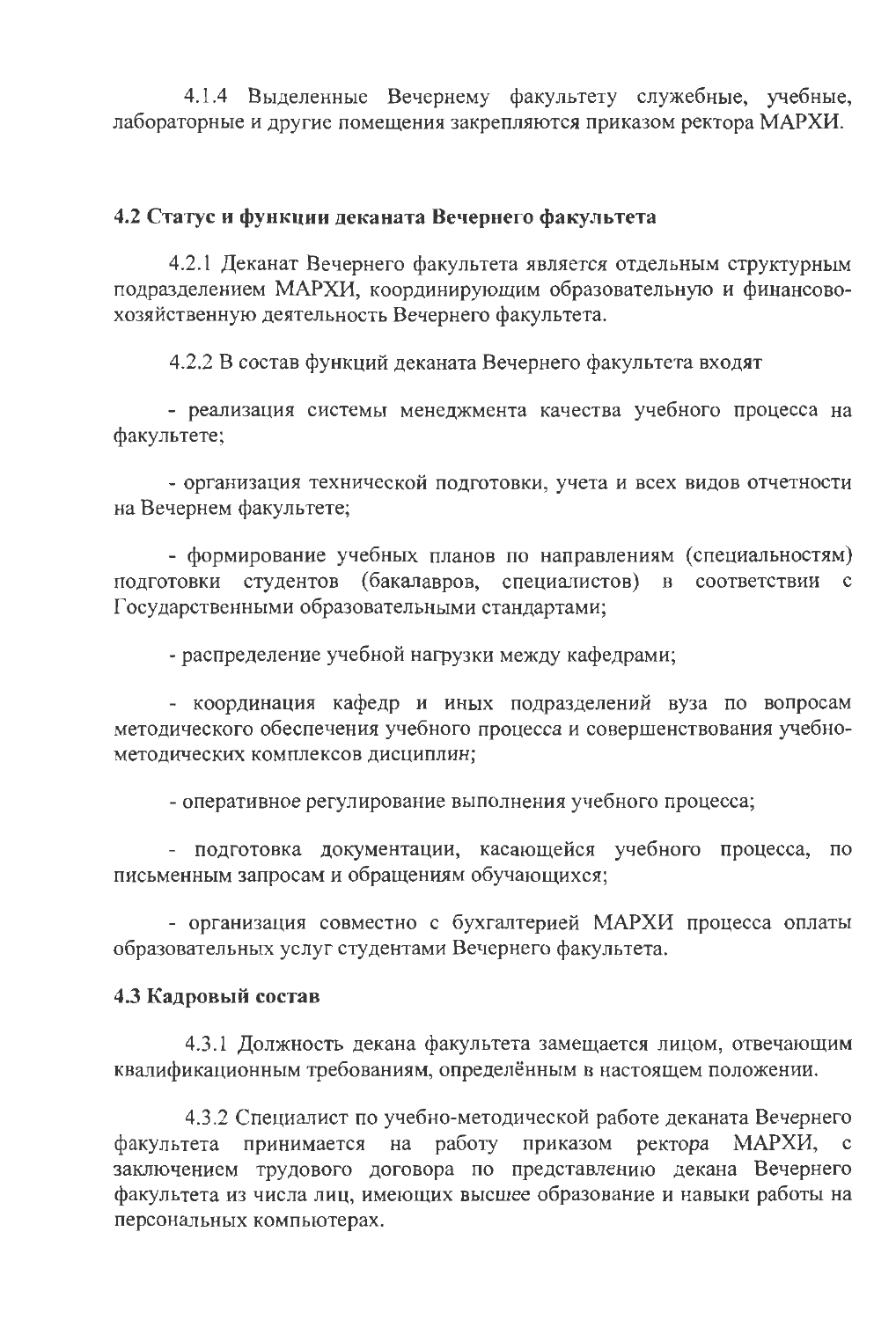4.3.3 Лаборант деканата Вечернего факультета принимается на работу приказом ректора МАРХИ по представлению декана Вечернего факультета с заключением трудового договора из числа лиц, имеющих образование не ниже среднего и навыки работы на персональных компьютерах.

4.3.4 Педагогический персонал Вечернего факультета формируется на учебный год из числа преподавателей МАРХИ, которые оформляются дополнительным соглашением к их Трудовому договору.

4.3.5 Формирование педагогического персонала может производиться кафедрами также из числа высококвалифицированных специалистов, не состоящих в штате МАРХИ, с оформлением по Трудовым договорам на условиях почасовой оплаты труда.

# 4.4 Организация финансово-хозяйственной деятельности Факультета

4.4.1 Финансирование Факультета осуществляется за счет:

- средств, поступающих по договорам со студентами Факультета, обучающихся на платной основе;
- поступающих • средств, за обучение  $\overline{10}$ прямым договорам  $\mathbf{c}$ заказчиками;
- средств, полученных от иной приносящей доход деятельности.

4.4.2 Стоимость обучения на Факультете определяется Ученым советом МАРХИ в установленном порядке.

4.4.3 Вечерний факультет планирует и осуществляет свою финансовохозяйственную деятельность  $\mathbf{B}$ рамках, установленных Уставом, Коллективным договором, Правилами внутреннего распорядка, используя полученные финансовые средства на осуществление образовательного процесса, на функционирование и развитие структуры.

Денежные средства Вечернего факультета  $4.4.3.1$ **OT** ведения приносящей доход деятельности, аккумулируются на лицевом счете МАРХИ в отделении Федерального Казначейства.

4.4.3.2. Вечерний факультет, после отчислений в централизованный внебюджетный фонд МАРХИ, самостоятельно принимает решение об использовании средств, закрепленных за подразделением в соответствии с правилами и порядком их расходования, установленными в МАРХИ.

4.4.4 Хозяйственная деятельность Факультета осуществляется на основании сметы доходов и расходов, которая является составной частью сметы доходов и расходов МАРХИ и утвержденной в установленном порядке.

 $4.4.4.1$ Смета Вечернего факультета составляется на основании представления деканом по правилам, предписанным Министерством образования и науки с применением бюджетной классификации доходов и расходов в годовом объеме средств с разбивкой по кварталам.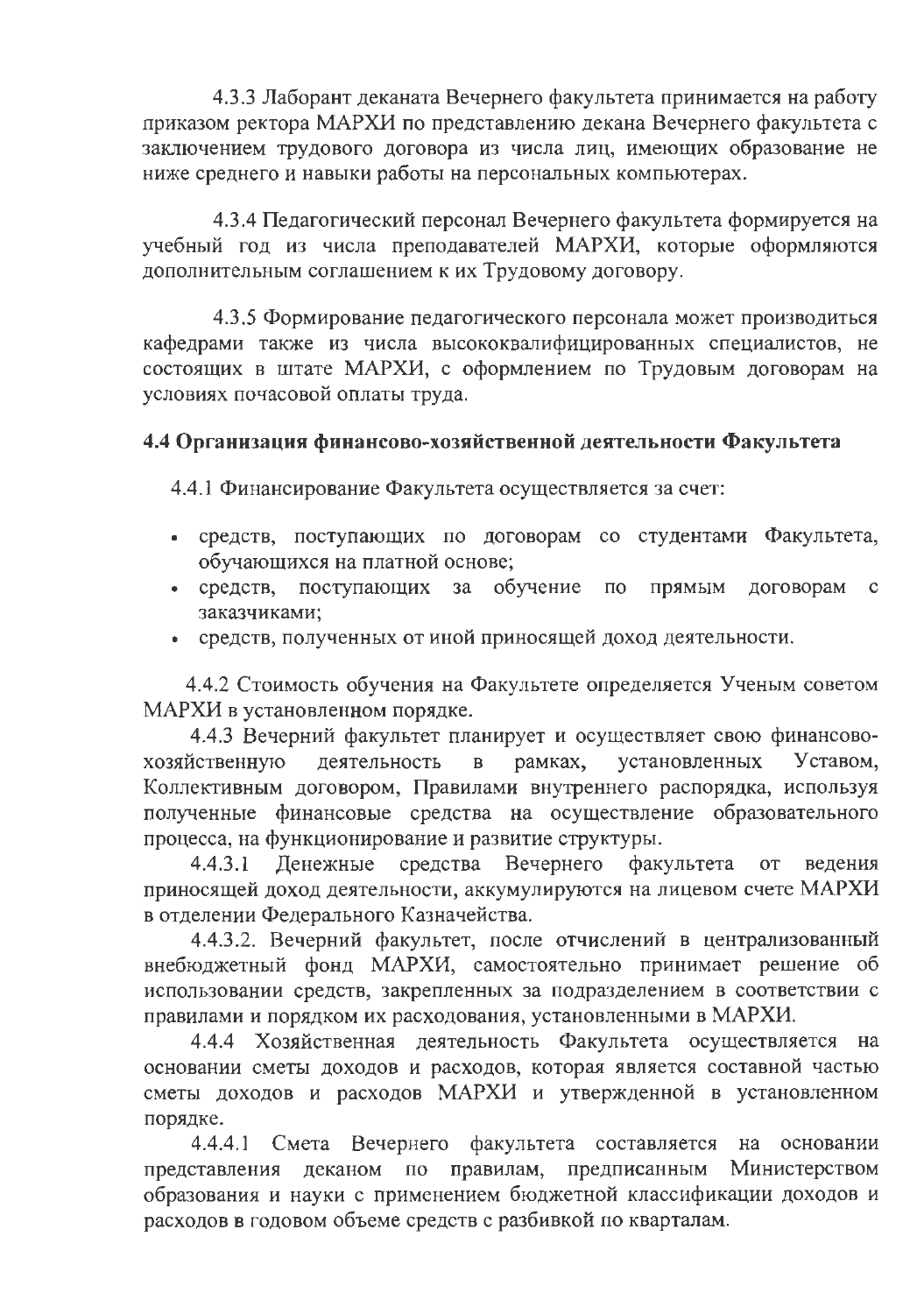$4.4.4.2$ Смета подписывается деканом Вечернего факультета, начальником Управления экономики и финансов МАРХИ и утверждается ректором МАРХИ. Все изменения в смету вносятся Управлением экономики и финансов на основании служебных записок декана Вечернего факультета на имя ректора МАРХИ по его резолюции.

4.4.4.3 Управление экономики и финансов МАРХИ осуществляет мониторинг финансовых средств у Вечернего факультета в пределах сметных значений в разрезе кодов экономической бюджетной классификации и информирует о финансовых остатках декана Вечернего факультета.

4.4.5 Расходование средств, полученных от платной образовательной, приносящей предпринимательской  $\mathbf{H}$ иной доход деятельности. осуществляется в соответствии со сметой доходов и расходов МАРХИ, утвержденной в установленном порядке.

4.4.6 Объемы отчислений в централизованный фонд МАРХИ по видам деятельности и Вечернему факультету устанавливаются ежегодно решением Ученого совета МАРХИ и объявляются приказом ректора.

4.4.6.1 Отчисления Вечернего факультета от дохода в централизованный внебюджетный фонд компенсируют общевузовские расходы, связанные с обеспечением учебного процесса на Факультете.

4.4.6.2 Ректор МАРХИ имеет право при необходимости пересмотреть условия централизации финансовых средств по отдельным структурным подразделениям и (или) по отдельным видам деятельности в рамках самих подразделений. Изменение условий централизации объявляется приказом ректора МАРХИ.

4.4.7 За Вечерним факультетом закрепляется объем фонда оплаты труда, в рамках которого руководитель имеет право устанавливать доплаты и надбавки стимулирующего характера в соответствии с Положением МАРХИ «О порядке установления стимулирующих выплат».

4.4.8 Декан Вечернего факультета дает предложения об установлении размера почасовой оплаты труда профессорско-преподавательского состава (ППС) факультета. Размер почасовой оплаты труда ППС устанавливается приказом ректора МАРХИ.

4.4.9 Расходами, производимыми в порядке исполнения смет Вечернего факультета, признаются экономически обоснованные и документально подтвержденные затраты, связанные с ведением данного вида деятельности и принимаемые для целей налогообложения согласно ст. 252 гл. 25 Налогового кодекса.

4.4.10 Ежеквартально, по итогам деятельности Факультета, Управлением экономики и финансов МАРХИ устанавливается фактическое соотношение доходов и расходов факультета. При этом в случае превышения фактических расходов Факультета более чем на 5% над объёмом собственных доходов Факультета, ректор МАРХИ принимает решение об изменении сметы доходов и расходов Факультета установленным порядком.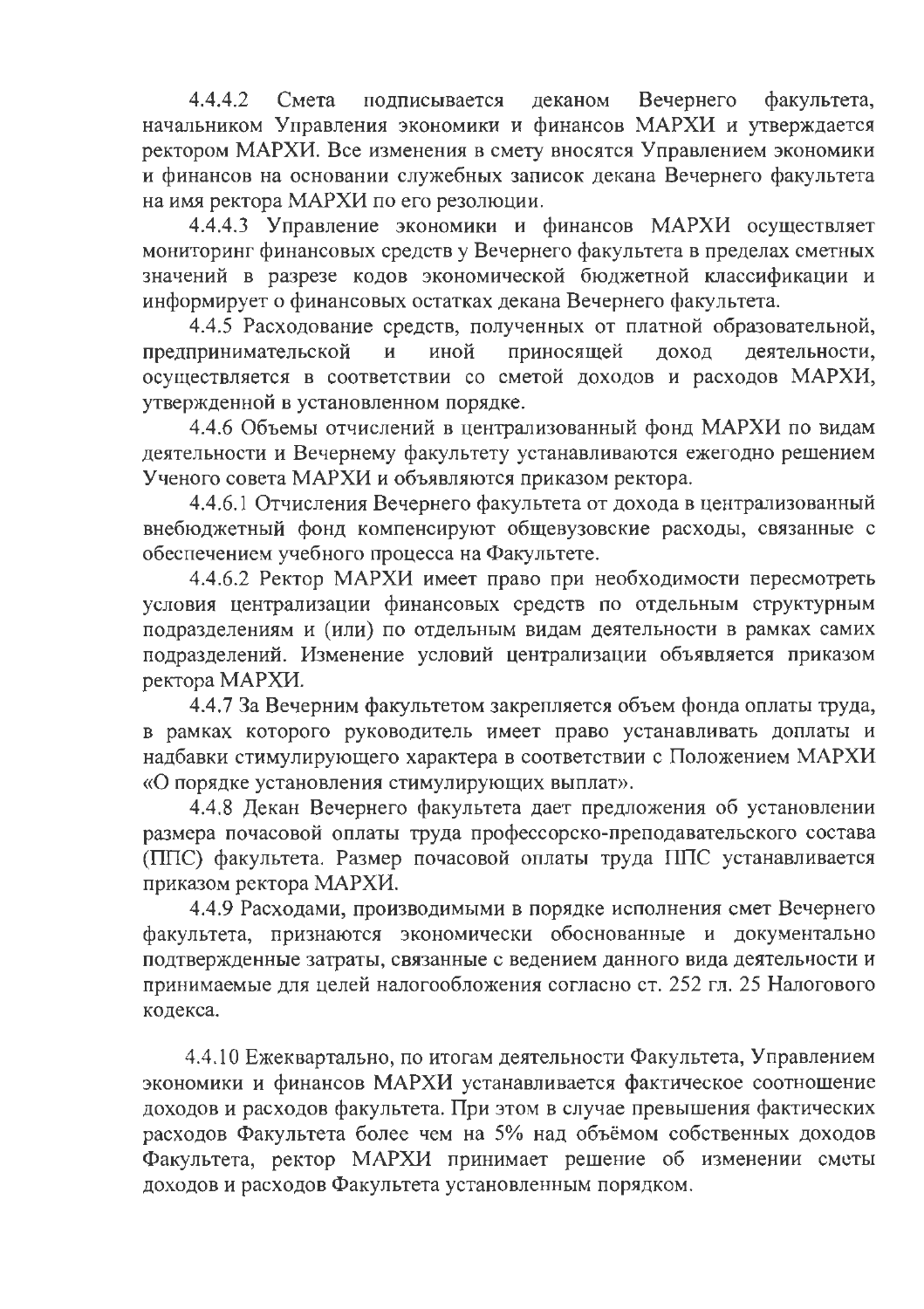4.4.11 Превышение расходов над доходами составляет дефицит бюджета Вечернего факультета, а превышение доходов над расходами составляет прибыль Вечернего факультета. После уплаты налога на прибыль, остающиеся в распоряжении Вечернего факультета средства направляются на формирование средств материального поощрения и социальных выплат сотрудников и на развитие материально-технической базы Вечернего факультета. Распределение доходов и расходов Вечернего факультета, формируемых из прибыли, утверждается ректором МАРХИ.

4.4.12 Бухгалтерский и налоговый учёт финансово-хозяйственной деятельности Факультета ведет бухгалтерия МАРХИ, которая вправе предъявлять требования к декану факультета и его администрации о учётных оправдательных документов, предоставлении первичных содержащих полную и достоверную информацию о хозяйственных операциях, проводимых в интересах Факультета.

4.4.13 Декан и уполномоченные работники Вечернего факультета исполняют обязательные для всех работников института требования по документальному оформлению хозяйственных операций и представлению в службу необходимых документов сведений, бухгалтерскую  $\mathbf{H}$ зафиксированных в Положении «Об учетной политике для целей бухгалтерского и налогового учета МАРХИ» на текущий финансовый год.

4.4.14 Вечерний факультет, от имени МАРХИ, за счет финансовых средств, закрепленных в распоряжении факультета, приобретает имущество для осуществления платной образовательной деятельности, в соответствии с задачами учебного процесса и назначением имущества.

4.4.14.1 Приобретенное за счет финансовых средств, закрепленных в распоряжении Вечернего факультета, имущество числится на балансе МАРХИ, подвергается плановой и внеплановой инвентаризации.

4.4.14.2 Списание или передача оборудования (основных средств), приобретенного за счет финансовых средств, закрепленных в распоряжении Вечернего факультета, допускается только после получения разрешения Государственного комитета по управлению имуществом и Министерства образования и науки РФ.

4.4.15 Штатное расписание Вечернего факультета утверждается ректором МАРХИ по представлению декана Вечернего факультета.

деятельности Вечерний факультет 4.4.16 B своей учитывает рекомендации Ученого совета МАРХИ, вынесенные после рассмотрения ежегодного отчета о финансово-хозяйственной деятельности МАРХИ, представленного Ученому совету по итогам работы.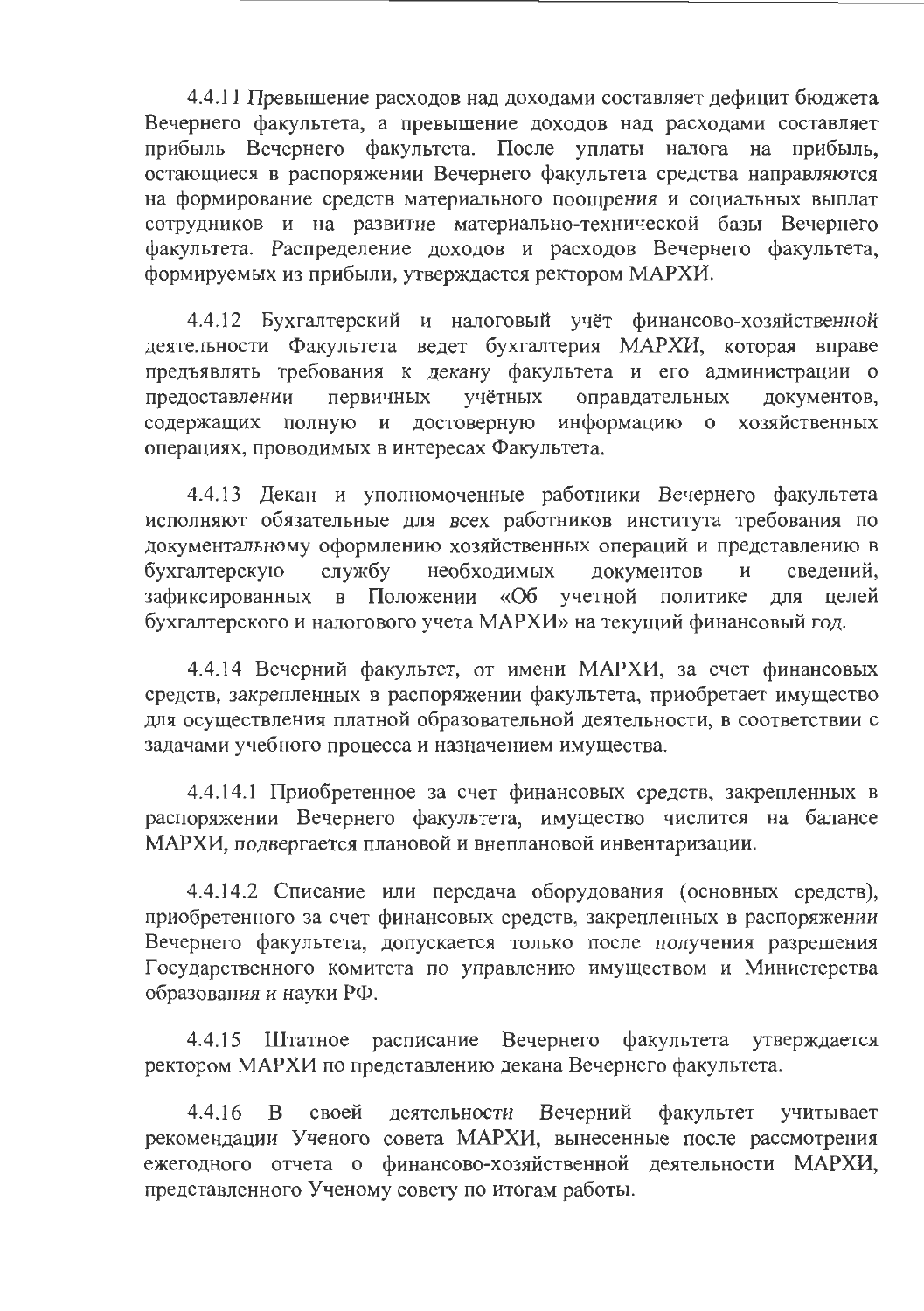# 4.5 Органы управлення Факультета

4.5.1 Управление факультетом осуществляется в соответствии с действующим законодательством Российской Федерации и Уставом МАРХИ на принципах сочетания единоначалия и коллегиальности.

 $4.5.2$ Единоличное руководство деятельностью факультета осуществляет декан Вечернего факультета, который сообразует свою с Уставом МАРХИ, решениями Методического совета деятельность Факультета, решениями Ученого совета МАРХИ и настоящим положением.

 $4.5.3$ Координация деятельности Вечернего факультета  $\overline{10}$ взаимодействию с финансовыми, кадровыми, хозяйственными структурными подразделениями и кафедрами МАРХИ осуществляется деканатом Вечернего факультета.

# 5.6 Методический совет Вечернего факультета и его компетенция

# 5.6.1 Общие положения

Коллегиальным органом управления Факультетом является Методический совет Вечернего Факультета, состав которого насчитывает не более 15-ти членов. численный и персональный состав которого утверждается Учёным советом МАРХИ.

В состав Методического совета Вечернего Факультета входят по должности Декан факультета, специалист по учебно-методической работе Вечернего факультета. Остальные члены Методического совета Вечернего факультета избираются на заседаниях кафедр МАРХИ, профессорскопреподавательский состав которых обеспечивает учебный процесс на Факультете по представлению Декана Факультета.

# 5.6.2 Порядок работы Методического совета факультета

вопросы учебной, научно-методической, учебно-Актуальные воспитательной и внеучебной деятельности Факультета рассматриваются на заседаниях Методического совета Факультета, проводимых не реже одного раза в три месяца.

Повестка Методического Факультета лня заседания совета определяется деканом факультета и доводится до сведения членов совета не позднее, чем за неделю до заседания.

Вопросы, выносимые на обсуждение членами Методического совета Факультета, включаются в повестку заседания, если за них проголосовало более половины членов совета.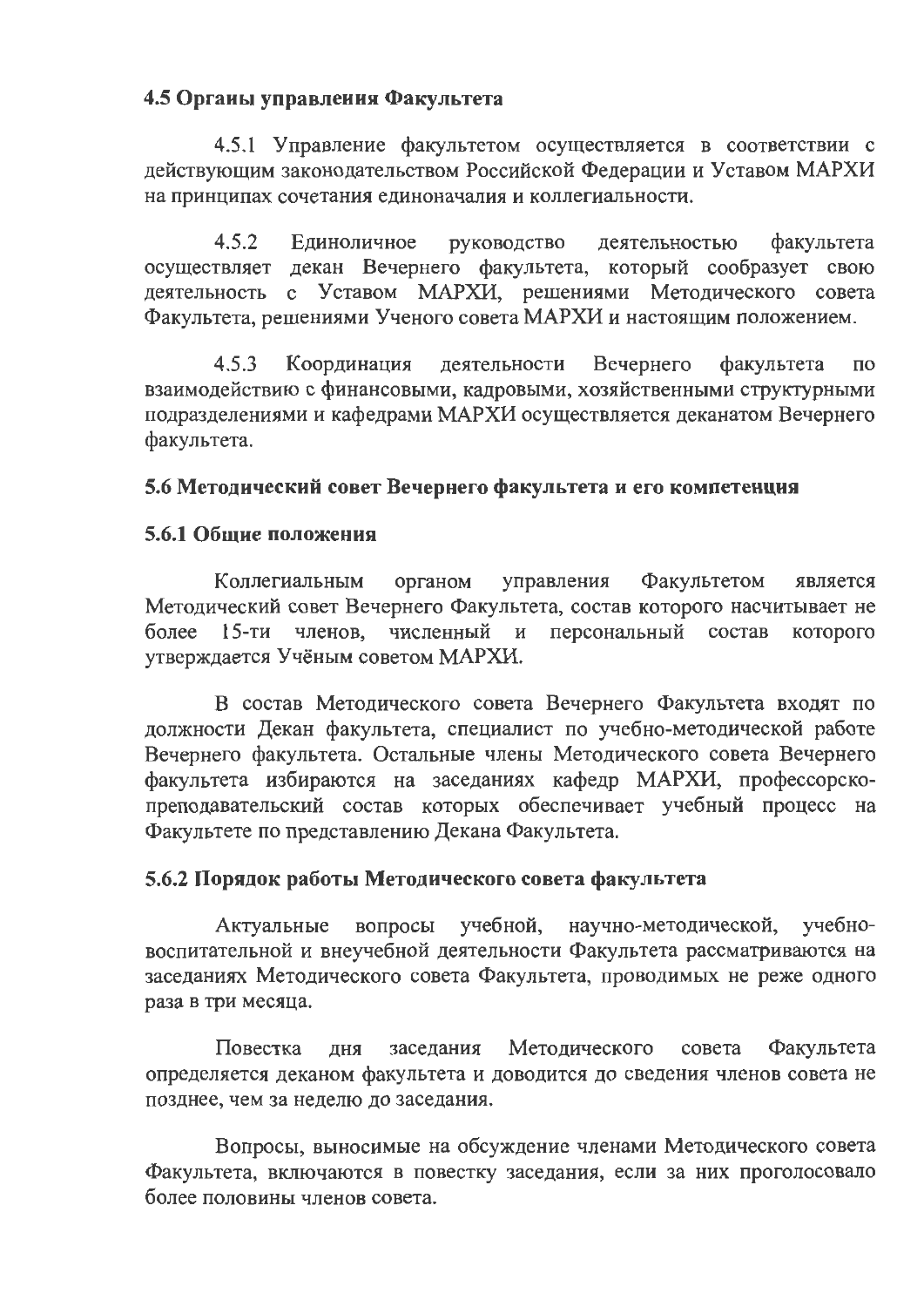Заседание Методического совета Факультета считается правомочным, если в нем участвует не менее 2/3 списочного состава.

Решение Методического совета Факультета считается принятым, если за него проголосовало более 50% присутствующих на заседании.

Методического Заселание совета Факультета оформляется протоколом, который подписывается деканом факультета и секретарем.

Деятельность Факультета планируется на каждый учебный год.

### 6. Взаимодействие и связи Факультета с другими структурными подразделениями академии

Основные принципы взаимодействия Факультета с ректоратом, структурными подразделениями факультетами ДРУГИМИ академии  $\mathbf{M}$ осуществляются в рамках основных функций подразделений академии, на үтвержденных внутренних нормативных организационнооснове  $\mathbf{M}$ распорядительных документов академии.

Факультет взаимодействует с другими Факультетами и Кафедрами МАРХИ, осуществляющими проведение учебного процесса по дисциплинам, составляющим сквозной цикл  $\mathbf{C}$ дисциплинами, предусмотренными учебными планами Факультета.

# 7. Декан Факультета

#### назначения и освобождения декана факультета 7.1 Порядок  $-$  OT должности

Факультет возглавляет декан факультета. Декан избирается ученым советом академии путем тайного голосования, сроком на пять лет из числа наиболее квалифицированных и авторитетных специалистов, имеющих ученую степень и (или) ученое звание. Декан считается избранным, если за него проголосовало наибольшее число членов ученого совета академии, принимавших участие в голосовании, но не менее 50% плюс один голос. На основании результатов голосования и протокола о выборах декана ректор академии заключает срочный трудовой договор с избранным деканом и издает приказ о его назначении на должность.

Декан факультета в соответствии с действующим законодательством Российской Федерации может быть досрочно освобожден от должности по решению Ученого Совета академии по представлению Методического совета Факультета или ректора МАРХИ.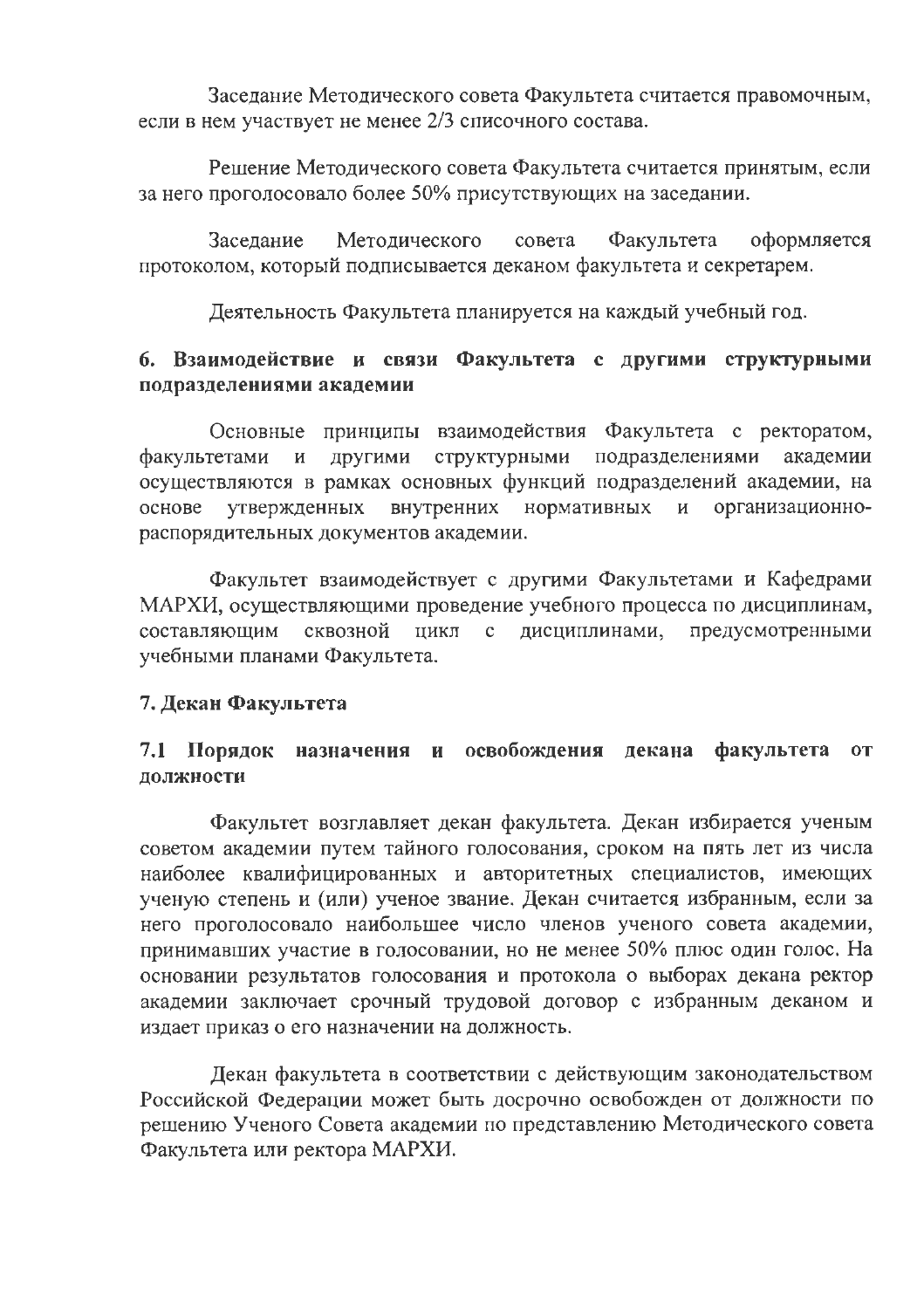#### требоваиия,  $7.2$ Квалификационные предъявляемые  $\mathbf{K}$ декану факультета и его статус

Высшее профессиональное образование стаж научно- $\mathbf{H}$ педагогический работы не менее 5 лет. Ученая степень доктора или кандидата наук или ученое звание профессора или доцента.

Декан факультета относится к профессорско-преподавательскому составу и имеет статус руководителя основного структурного подразделения.

Декан факультета осуществляет руководство коллективом Факультета по организации и совершенствованию учебной, методической, воспитательной работы, а также руководство хозяйственными и другими видами работ, относящимися к его компетенции, определённой правами, обязанностями и ответственностью Декана факультета.

# 7.3 Декан факультета должен знать:

- Конституцию РФ;
- Законы, постановления правительства и нормативные акты

Минобрнауки России  $\overline{0}$ вопросам образования И воспитания обучающихся;

- Педагогику, педагогическую психологию;
- Теорию и методы управления образовательными системами;
- Технологию организации методической, научно-методической работы; современные формы и методы обучения и воспитания;
- Основы управления персоналом, проектами;
- Порядок составления учебных планов;
- Правила ведения документации по учебной работе;
- Финансово-хозяйственную деятельность образовательных учреждений; основы административного, трудового законодательства.
- Требования к работе на персональных компьютерах, иных электронноцифровых устройствах;
- Правила по охране труда и пожарной безопасности.

#### 7.4 В своей деятельности декан факультета руководствуется:

- законодательством Российской Федерации;
- Федеральным законом РФ "Об образовании в Российской Федерации";
- федеральным законом "О высшем и послевузовском профессиональном образовании";
- образовательными • государственными стандартами высшего профессионального образования;
- нормативными документами федерального государственного органа управления образованием;
- уставом академии;
- коллективным договором;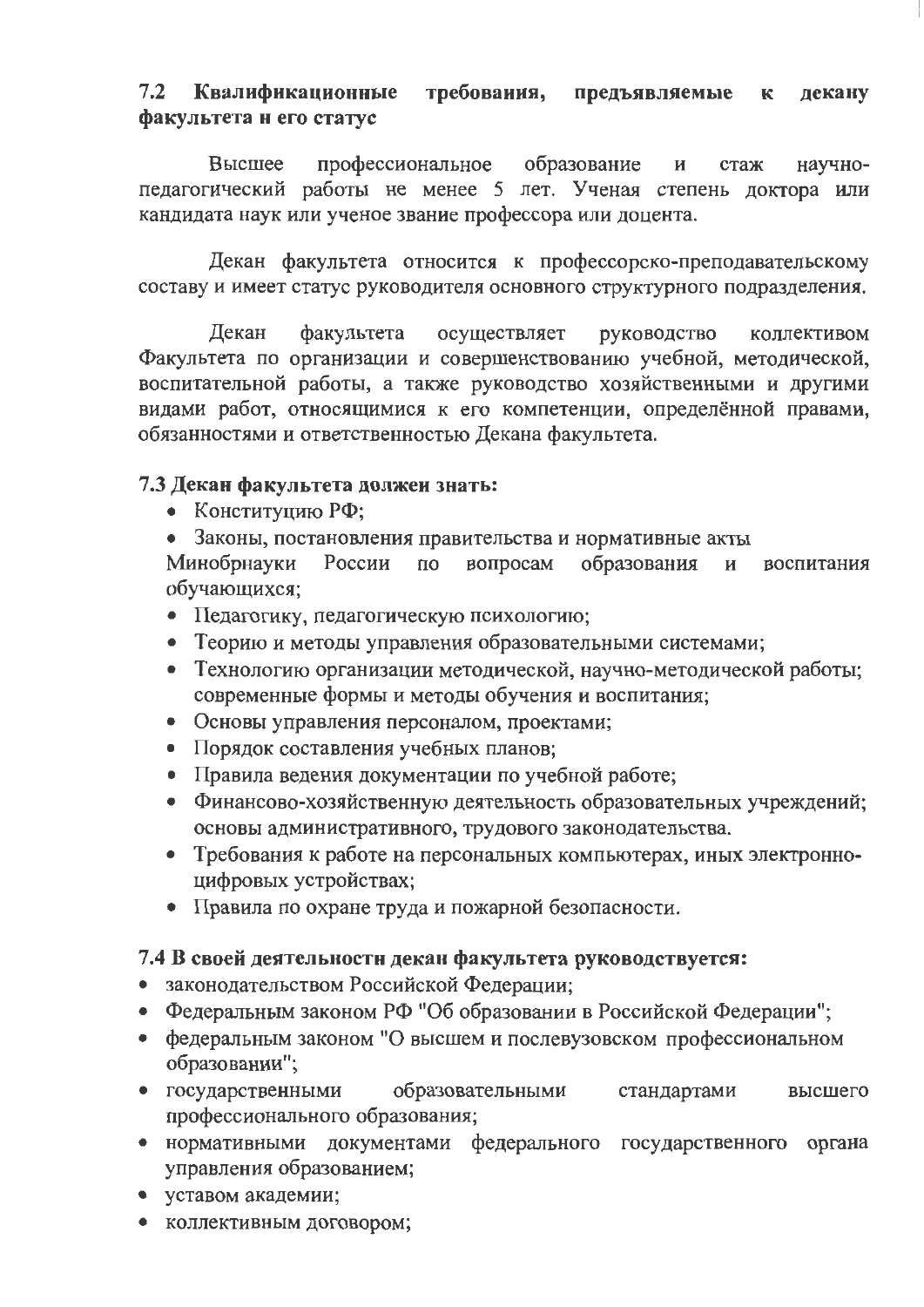- правилами внутреннего распорядка института;
- положением о факультете;
- приказами ректора;
- распоряжениями, указаниями Первого проректора И ИНЫМИ нормативными и распорядительными актами администрации института.

7.5 Декан факультета подчиняется непосредственно проректору по учебной работе.

# 7.6 Обязанности Декана факультета

# 7.6.1 Декан факультета:

- разрабатывает стратегию развития факультета;

-обеспечивает выполнение Политики и Целей академии в области качества в рамках своей деятельности;

-соблюдает требования к СК академии, предъявляемые к деятельности факультета;

- обеспечивает взаимодействие с работодателями, органами государственной управления образованием, исполнительной власти. органами  $\mathbf{M}$ организациями, учреждениями, предприятиями;

- изучает рынок образовательных услуг и рынок труда по направлениям (специальностям) подготовки специалистов на факультете;

- организовывает связь с выпускниками, изучает качество подготовки специалистов, выпускаемых факультетом;

- обеспечивает внедрение новых технологий обучения и контроля знаний обучающихся (студентов, слушателей), обеспечивает в процессе их обучения внедрение дифференцированной И индивидуальной подготовки; объеме образовательнообеспечивает выполнение  $\mathbf{B}$ полном профессиональных специальностям (направлениям), программ  $\Pi$ <sup>O</sup>

закрепленным за факультетом;

- утверждает индивидуальные планы обучения студентов, согласовывает темы дипломных и магистерских работ;

- осуществляет работу в составе комиссии по итоговой государственной аттестации выпускников факультета;

- совершенствует методы и формы учебной и воспитательной работы со студентами факультета;

- проводит работу с письмами и заявлениями граждан по вопросам учебы студентов;

- принимает участие в организации и проведении приема абитуриентов;

- контролирует и принимает все необходимые меры по охране труда И противопожарной безопасности на факультете с целью обеспечения безопасности работы в учебных, научных и других помещениях факультета, полного исключения производственного травматизма и профзаболеваний сотрудников факультета;

- организует, обеспечивает и контролирует выполнение: приказов  $\boldsymbol{\mathrm{M}}$ распоряжений ректора (проректора); всех мероприятий по обеспечению охраны труда, техники безопасности и противопожарной охраны на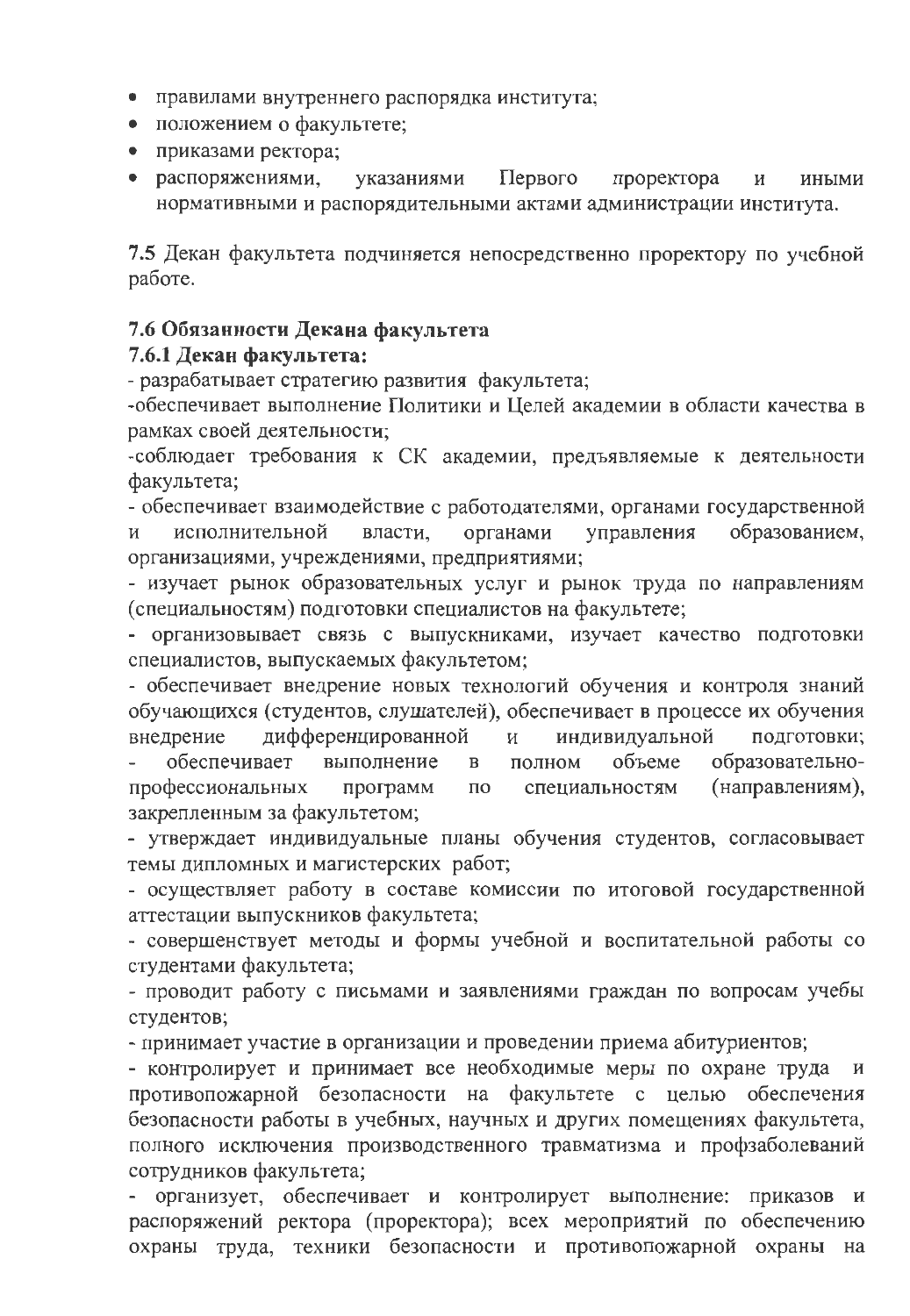факультете; действующего трудового законодательства, правил внутреннего распорядка и трудовой дисциплины всеми работниками Факультета;

- по согласованию с Первым проректором и на основании решения Методического совета Факультета и кафедр участвует в подборе и расстановку кадров Факультета;

- планирует, подготавливает и проводит заседания Методического совета Факультета, теоретические и методические семинары преподавателей, обеспечивающих учебный процесс на Факультете;

- планирует, организует и координирует учебно-методическую работу преподавателей, обеспечивающих учебный процесс на Факультете;

- планирует и распределяет учебную нагрузку между преподавателями, обеспечивающими учебный процесс на Факультете;

- осуществляет в пределах своей компетенции представительство интересов Факультета на заседаниях Ученого совета МАРХИ, в ректорате, на кафедрах, общественных организациях и т.д.;

- распределяет студентов для выполнения курсовых и квалификационных работ между преподавателями, обеспечивающими учебный процесс на Факультете:

- допускает к защите дипломных проектов;

- представляет в ректорат, учебный отдел планово-отчетную документацию и другие материалы о работе Факультета по установленным формам и в установленные сроки;

- обеспечивает укрепление и совершенствование материально-технической базы Факультета;

- осуществляет контроль над ведением делопроизводства и документации на факультете;

- осуществляет прием студентов в установленные дни и часы.

#### 7.6.2 Декан факультета обязан:

- принимать личное участие в учебной и методической деятельности Факультета;

- составлять планы и отчеты согласно принятым в МАРХИ инструкциям и положениям:

- обеспечивать наличие на факультете учебно-методической документации;

- иметь представление об уровне требований со стороны работодателей к профилю специальностей умениям или дисциплин, знаниям и  $\overline{10}$ обслуживаемых факультетом;

- незамедлительно информировать непосредственного руководителя о возникновении ситуации, представляющей угрозу жизни и здоровью людей, имуществу академии.

#### 7.6.3 Декан факультета несет ответственность за:

- качество осуществляемого Факультетом учебного, методического и научного процессов;

- организацию учебного процесса на факультете;

- качество подготовки выпускников;